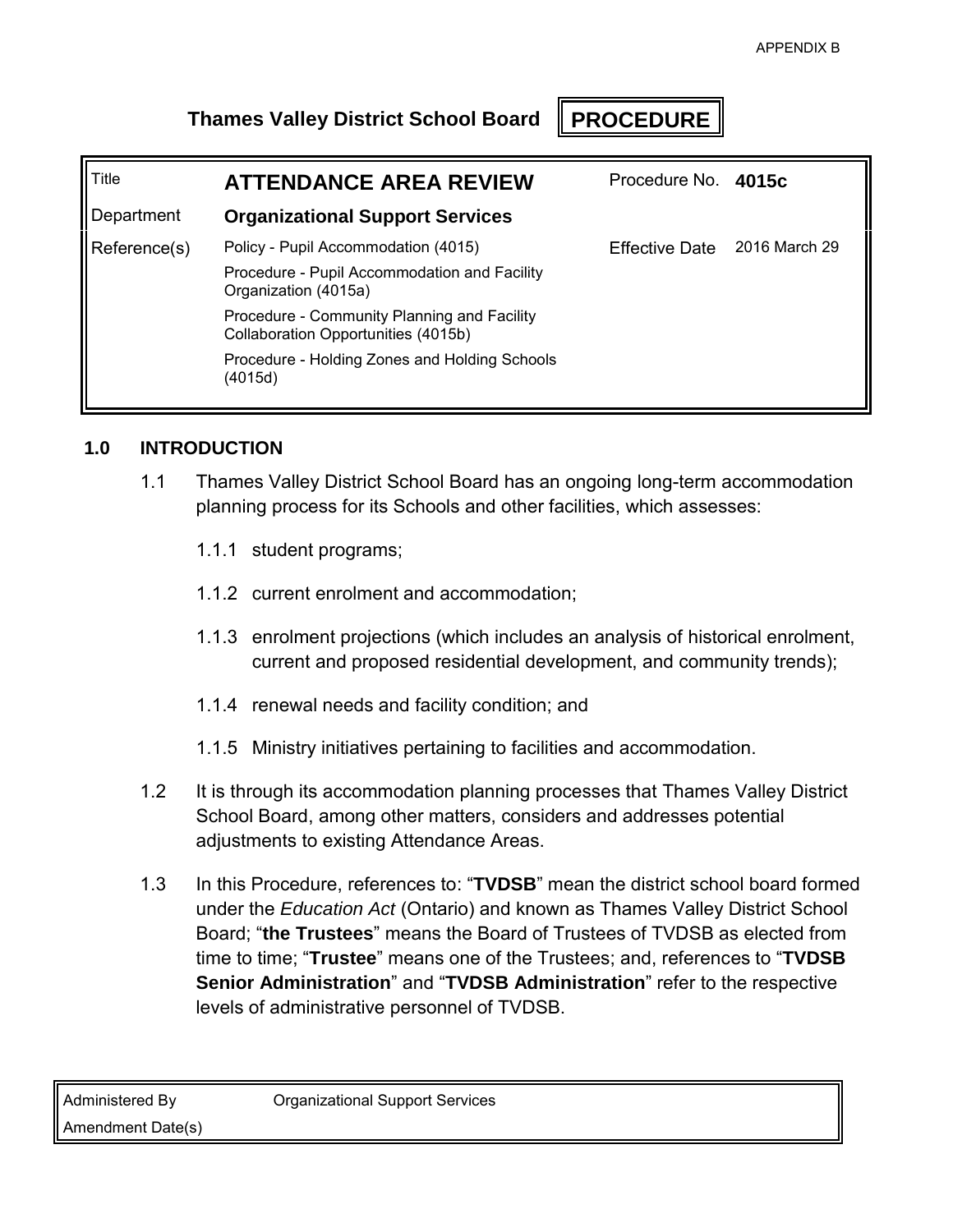1.4 This Procedure has been developed to provide the framework for TVDSB's Attendance Area Review Process in circumstances when TVDSB's Senior Administration recommends adjustments to existing Attendance Area(s). Although the body of this Procedure describes the Attendance Area Review Process, attached as Schedule A to this Procedure, is a flow chart which provides a summary of the sequencing of the process.

### **2.0 DEFINITIONS**

- 2.1 For purposes of this Procedure the following definitions will apply:
	- 2.1.1 **Attendance Area Review Committee (AARC)**: a committee established by TVDSB pursuant to section [5.0](#page-4-0) of this Procedure.
	- 2.1.2 **AARC Meeting**: has the meaning given in section [6.1](#page-6-0) of this Procedure.
	- 2.1.3 **Attendance Area Review Process**: the process described in this Procedure surrounding possible adjustments to Attendance Areas. The Attendance Area Review Process begins with the submission by TVDSB Senior Administration to the Trustees of an Initial Attendance Area Review Report containing one or more options to adjust and/or create new Attendance Areas. Assuming the Trustees approve continuing with an Attendance Area Review Process, the process ends when the Trustees make a final decision with respect to the Attendance Areas in question.
	- 2.1.4 **Attendance Area**: an area defined by a geographic boundary which determines, in part, students' designation to a particular School or program (e.g. French Immersion and Emphasis Technology), based on primary residence within that area.
	- 2.1.5 **Business Days**: means a day other than a Saturday, Sunday, or statutory holiday in Ontario.
	- 2.1.6 **Chair's Committee**: a committee of the Trustees formed in accordance with TVDSB's By-laws.
	- 2.1.7 **Community Organizations**: means the person or entities in a Region where any of the Schools which are subject to an accommodation review are located, as identified in Schedule A to TVDSB's Community Planning and Facility Collaboration Opportunities Procedure (as amended or replaced), and/or who are otherwise listed as being entitled to receive Notices (as defined in TVDSB's Community Planning and Facility Collaboration Opportunities Procedure, as amended or replaced), from time to time.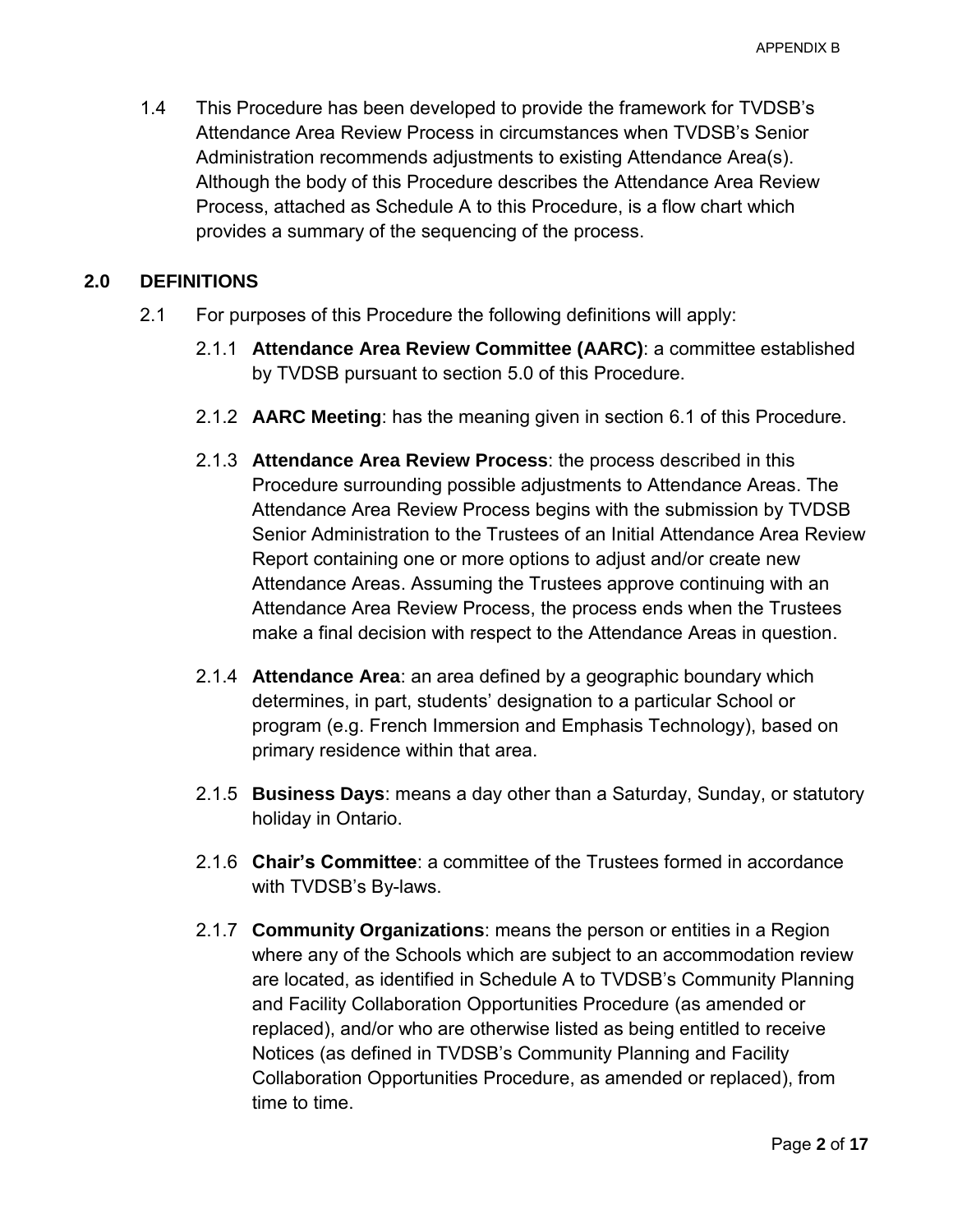- 2.1.8 **Final Attendance Area Review Report**: has the meaning given in section [9.1.1](#page-9-0) of this Procedure.
- 2.1.9 **Holding School**: is a School designated by the Trustees to accommodate students from one (1) or more Holding Zones.
- 2.1.10 **Holding Zone**: an area defined by a geographic boundary, within an Attendance Area (usually with high concentrations of new or imminent development), for which the Trustees have approved that students residing in it are to attend a specified School based on available capacity, until such time as long-term accommodation and related revised Attendance Areas can be established.
- 2.1.11 **Initial Attendance Area Review Report**: has the meaning given in section [4.1](#page-3-0) of this Procedure.
- 2.1.12 **Ministry**: means the Ontario Ministry of Education.
- 2.1.13 **Public Delegation Meeting**: has the meaning given in section [9.3.1](#page-10-0) of this Procedure.
- 2.1.14 **Region**: means the County of Elgin, including the City of St. Thomas, or the City of London, or the County of Middlesex, or the County of Oxford, depending upon where a School or group of Schools which are subject to an Attendance Area review are located.
- 2.1.15 **School**: a body of elementary school pupils or secondary school pupils organized by TVDSB as a unit for educational purposes.
- 2.1.16 **School AARC Subcommittee**: has the meaning given in section [7.1](#page-7-0) of this Procedure.
- 2.1.17 **School Community**: means, with reference to a particular School, the students on the roll of that School, those students' parents and/or guardians, and the School Council and the Home and School Association for that School.
- 2.1.18 **School Day**: a day other than a Saturday, Sunday, statutory holiday in Ontario, or School Holiday.
- 2.1.19 **School Holidays**: includes TVDSB's summer break, winter break, March break and Easter Monday.
- 2.1.20 **School-Level Meeting**: has the meaning given in section [7.1](#page-7-0) of this **Procedure**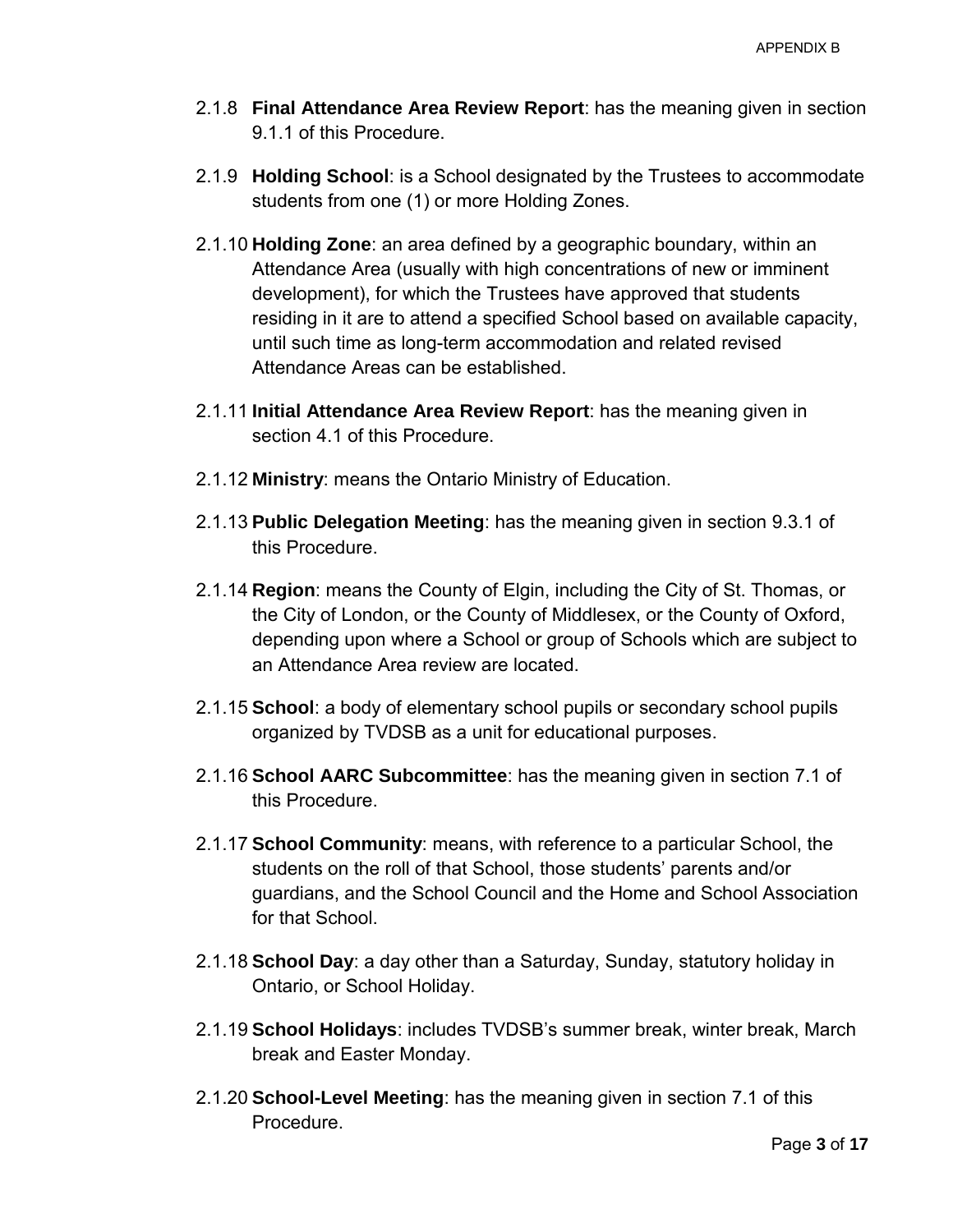### <span id="page-3-1"></span>**3.0 EXEMPTIONS FROM ATTENDANCE AREA REVIEW PROCESS**

- 3.1 The following outlines circumstances when TVDSB is not required to follow the Attendance Area Review Processes provided for in this Procedure:
	- 3.1.1 when the Attendance Areas for the Schools in question are being addressed as part of an Accommodation Review Process which is being undertaken pursuant to TVDSB's Pupil Accommodation and Facility Organization Procedure, as amended or replaced;
	- 3.1.2 when the proposed amendment(s) to Attendance Area(s) will affect fewer than ten (10) students enrolled in the Schools in question. In such circumstances, the Trustees will have the authority to approve, amend or not approve the recommended options without TVDSB having to undertake the steps outlined in this Procedure. In such circumstances, TVDSB will inform the parents or guardians of the affected students, as well as the respective School principal(s), the chair of the respective School Council(s) and the President of the respective Home and School Association(s) of the approved amendments to the respective Attendance Area(s);
	- 3.1.3 to change the location of any program, or part of a program, which does not have an associated Attendance Area which has been approved by the Trustees;
	- 3.1.4 to change the location of any optional program, or part of an optional program, in either case operating as a School or within a School, and which has an associated Attendance Area which has been approved by the Trustees, so long as TVDSB Senior Administration has consulted with the parents and/or guardians of the students enrolled in that program in a manner which has been approved by the Trustees; or
	- 3.1.5 when the proposed amendments do not affect any students enrolled in the applicable Schools at the time of the proposed amendment(s).
- 3.2 This Procedure does not apply to the use of facilities for alternate education, adult education and/or continuing education.

### <span id="page-3-0"></span>**4.0 INITIAL ATTENDANCE AREA REVIEW REPORTS**

4.1 The first step in an Attendance Area review occurs when TVDSB Administration provides a report (an "**Initial Attendance Area Review Report**") to the Trustees containing one or more recommendation(s) to amend existing Attendance Area(s) for a group of Schools. The recommendations contained in an Initial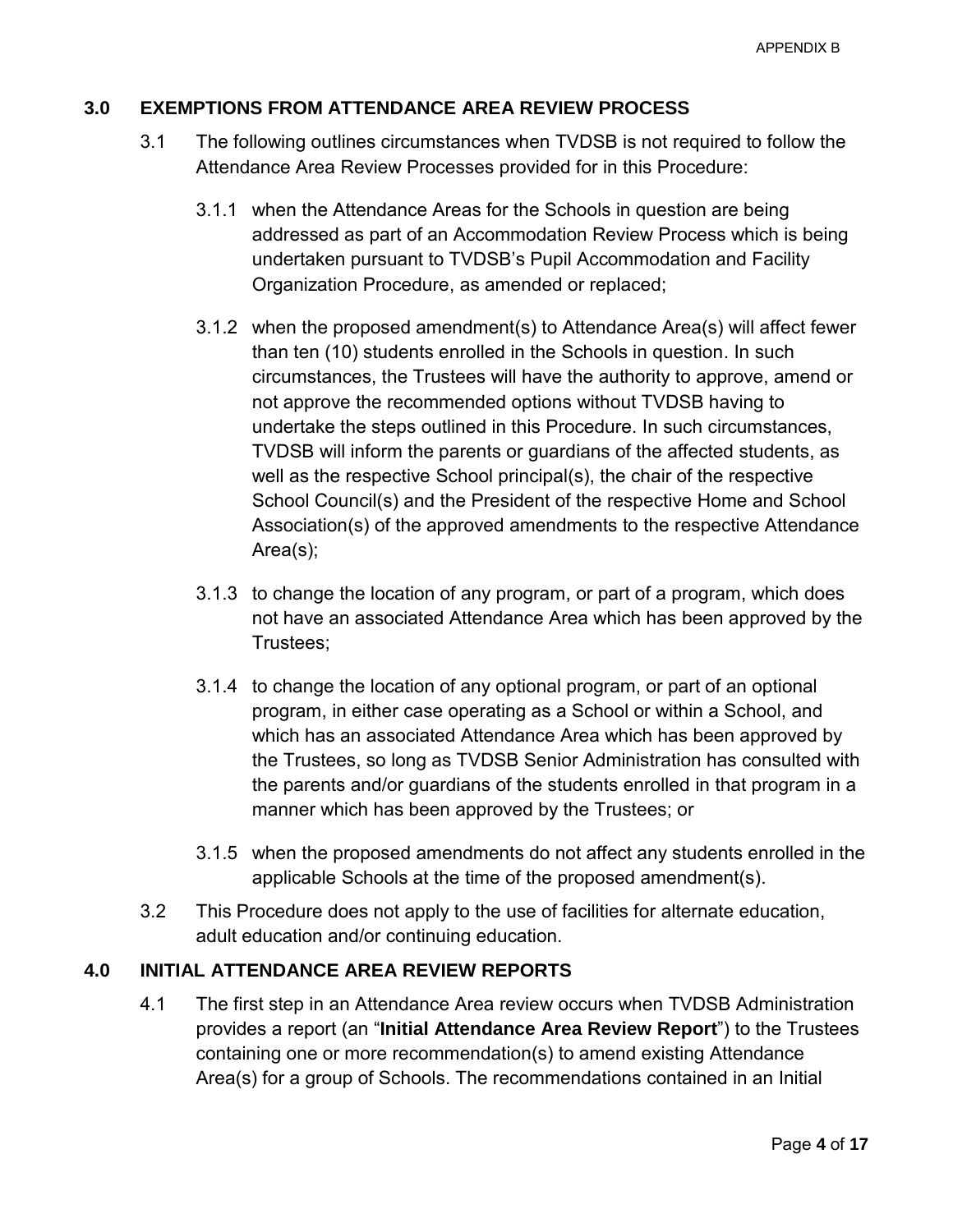Attendance Area Review Report will have supporting rationale. An Initial Attendance Area Review Report will also include:

- 4.1.1 current and proposed Attendance Area maps;
- 4.1.2 current enrolment and accommodation;
- 4.1.3 related enrolment projections;
- 4.1.4 current and proposed residential development, and community trends;
- 4.1.5 proposed timeline for implementation;
- 4.1.6 input received from Community Organizations within the affected Region(s) in connection with the most recently occurring annual meeting held pursuant to TVDSB's Community Planning and Facility Collaboration Opportunities Procedure (as the same may be amended or replaced) and which relates to the Attendance Areas under review; and
- 4.1.7 the date scheduled for the respective AARC Meeting.
- 4.2 Initial Attendance Area Review Reports will be posted on TVDSB's website prior to the date the report is to be presented to the Trustees. Should the Trustees decide to proceed with an Attendance Area review, the respective Initial Attendance Area Review Report will remain posted on TVDSB's website until such time as the Final Attendance Area Review Report is posted on TVDSB's website pursuant to section [9.1.1](#page-9-0) below.

### <span id="page-4-0"></span>**5.0 ATTENDANCE AREA REVIEW COMMITTEE ROLE AND FORMATION**

- 5.1 If the Trustees approve proceeding with an Attendance Area review, an Attendance Area Review Committee will be established on the basis described in section [5.0](#page-4-0) of this Procedure. The role of an Attendance Area Review Committee is to be the conduit for information between TVDSB and the School Communities for the Schools which are included in a particular Attendance Area review, which role is to be fulfilled on the basis described in this Procedure. Attendance Area Review Committees will neither be asked, nor entitled, to approve Initial Attendance Area Review Reports or Final Attendance Area Review Reports.
- <span id="page-4-2"></span><span id="page-4-1"></span>5.2 The membership of an Attendance Area Review Committee established for:
	- 5.2.1 Elementary Schools will be comprised of: two (2) parents and/or guardians of students enrolled as full-time students for each of the divisions (i.e. early years, primary, junior and intermediate) of the Schools which are subject to the Attendance Area review; and, the chair of the School Councils (or their designate) and the President of the Home and School Associations (or their designate) for the Schools which are subject to the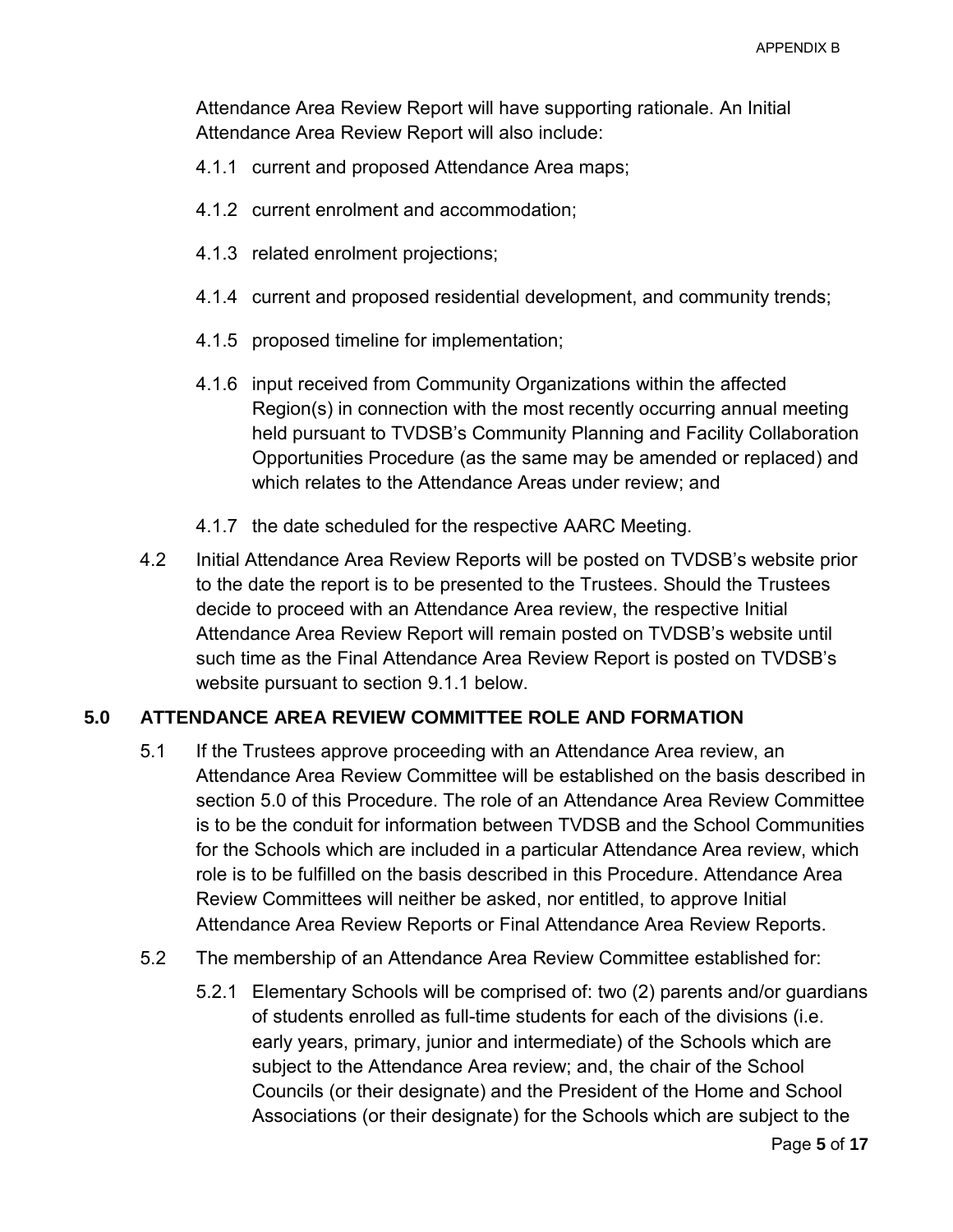Attendance Area review. To the extent that a School which is subject to an Attendance Area review has twenty (20) or more self-identified First Nation, Métis or Inuit students enrolled as full-time students of such School, one (1) of the parents or guardians of such students will be entitled to be a member of such Attendance Area Review Committee. To the extent that a School which is subject to an Attendance Area review has twenty (20) or more students enrolled as full-time students from a Holding Zone, one (1) of the parents or guardians of such students will be entitled to be a member of such Attendance Area Review Committee; and

- <span id="page-5-0"></span>5.2.2 Secondary Schools will be comprised of: two (2) parents and/or guardians of students enrolled as full-time students in each of the grades of each of the Schools which are subject to the Attendance Area review; and, the chair of the School Councils (or their designate) and the President of the Home and School Associations (or their designate) for the Schools which are subject to the Attendance Area review. To the extent that a School which is subject to an Attendance Area review has twenty (20) or more self-identified First Nation, Métis or Inuit students enrolled as full-time students of such School, one (1) of the parents or guardians of such students will be entitled to be a member of such Attendance Area Review Committee. To the extent that a School which is subject to an Attendance Area review has twenty (20) or more students enrolled as full-time students from a Holding Zone, one (1) of the parents or guardians of such students will be entitled to be a member of such Attendance Area Review Committee.
- 5.3 No occasional, part-time or full-time TVDSB employee or Trustee may be a member of an Attendance Area Review Committee. If a member of an Attendance Area Review Committee becomes an occasional, part-time or fulltime TVDSB employee or Trustee, such individual must resign from such Attendance Area Review Committee and will not be replaced.
- 5.4 The respective principal of each of the Schools which are the subject of an Initial Attendance Area Review Report will endeavour to enlist persons from the respective categories set out in section [5.2](#page-4-1) above. As part of each of the respective principals' efforts to enlist members, they will, within two (2) School Days of the Trustees' decision to undertake an Attendance Area review:
	- 5.4.1 inform the chair of the respective School Council and the President of the respective Home and School Association, via e-mail, of the membership recruitment objectives;
	- 5.4.2 post notice of the membership enlistment objectives on the website for the respective School; and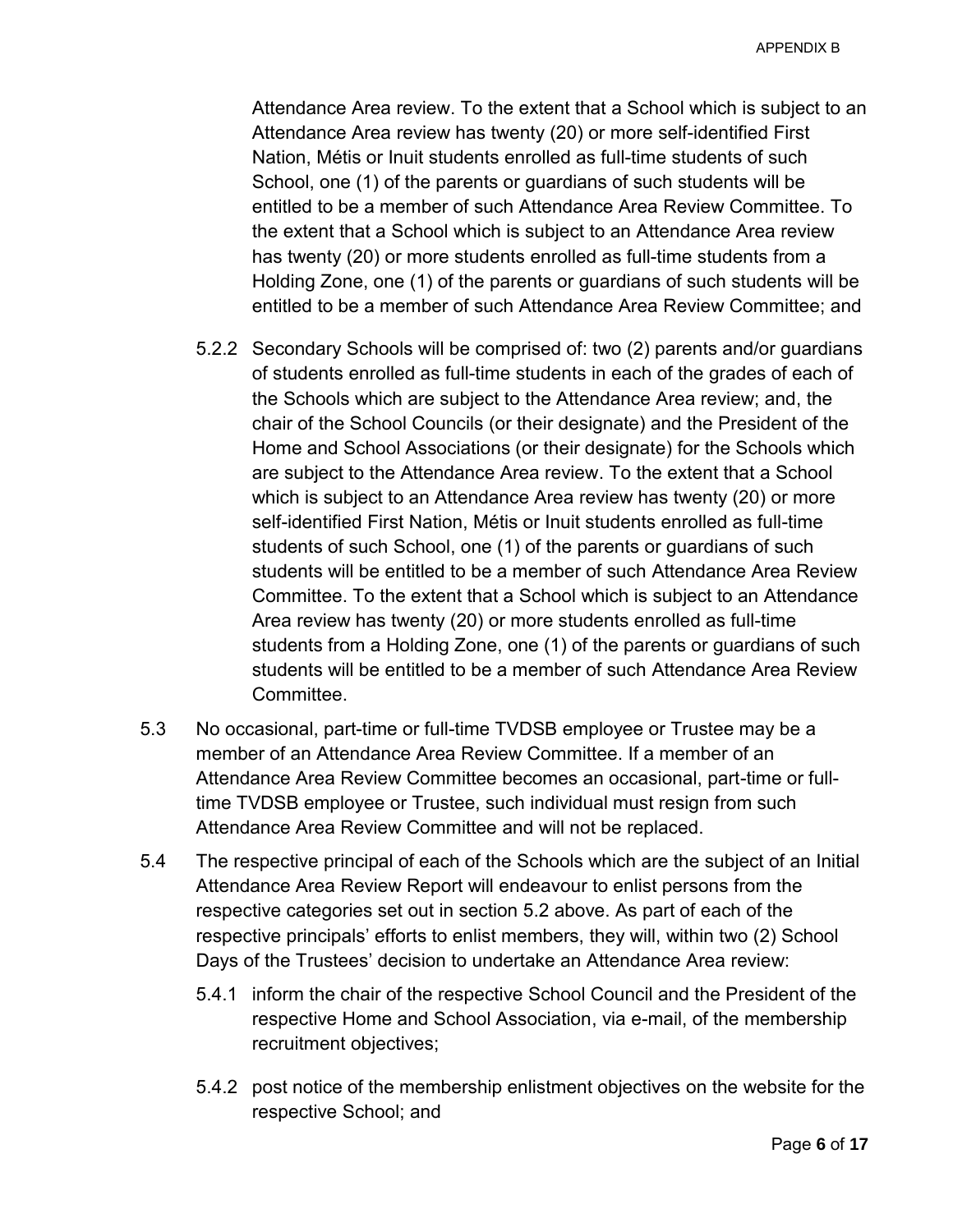- 5.4.3 arrange for an explanation of the membership recruitment objectives to be sent home with the students of the respective School.
- 5.5 If the number of persons wishing to be members of an Attendance Area Review Committee exceeds the number of available spaces (determined on the basis set forth in section [5.2](#page-4-1) above), the principal for the respective School will determine the identity of the various members by "picking names from a hat". In the event that fewer persons are interested in being a member of an Attendance Area Review Committee than there are available spaces, that Attendance Area Review Committee will be formed with such smaller number of persons as are interested from each of the respective categories. The principals of the Schools which are subject to an Attendance Area review will use reasonable efforts to determine the membership of the respective Attendance Area Review Committee within ten (10) School Days of the Trustees' decision to undertake an Attendance Area review.
- 5.6 If a member of an Attendance Area Review Committee resigns, they will not be replaced. For purposes of certainty, a member of an Attendance Review Committee will not be permitted to appoint or send a designate to represent them at any meetings. Despite the foregoing, as indicated in sections [5.2.1](#page-4-2) and [5.2.2,](#page-5-0) the chair of a School Council and the President of a Home and School Association, in each case for a School which is subject to an Attendance Area Review, may designate an individual to serve, in their stead, on the applicable Attendance Area Review Committee. Any such appointment will, however, be for the entirety of the applicable Attendance Area Review process.

### <span id="page-6-0"></span>**6.0 AARC MEETING**

- 6.1 After the membership of an Attendance Area Review Committee has been determined, TVDSB will invite the members of the AARC to a meeting (an "**AARC Meeting**"), at which TVDSB Administration will:
	- 6.1.1 review the overall Attendance Area Review Process and timelines;
	- 6.1.2 review relevant information contained in this Procedure;
	- 6.1.3 review the roles and responsibilities of the Attendance Area Review Committee members as envisioned by this Procedure;
	- 6.1.4 present the applicable Initial Attendance Area Review Report; and
	- 6.1.5 take questions of clarification on the roles and responsibilities of Attendance Area Review Committee members and on the Initial Attendance Area Review Report.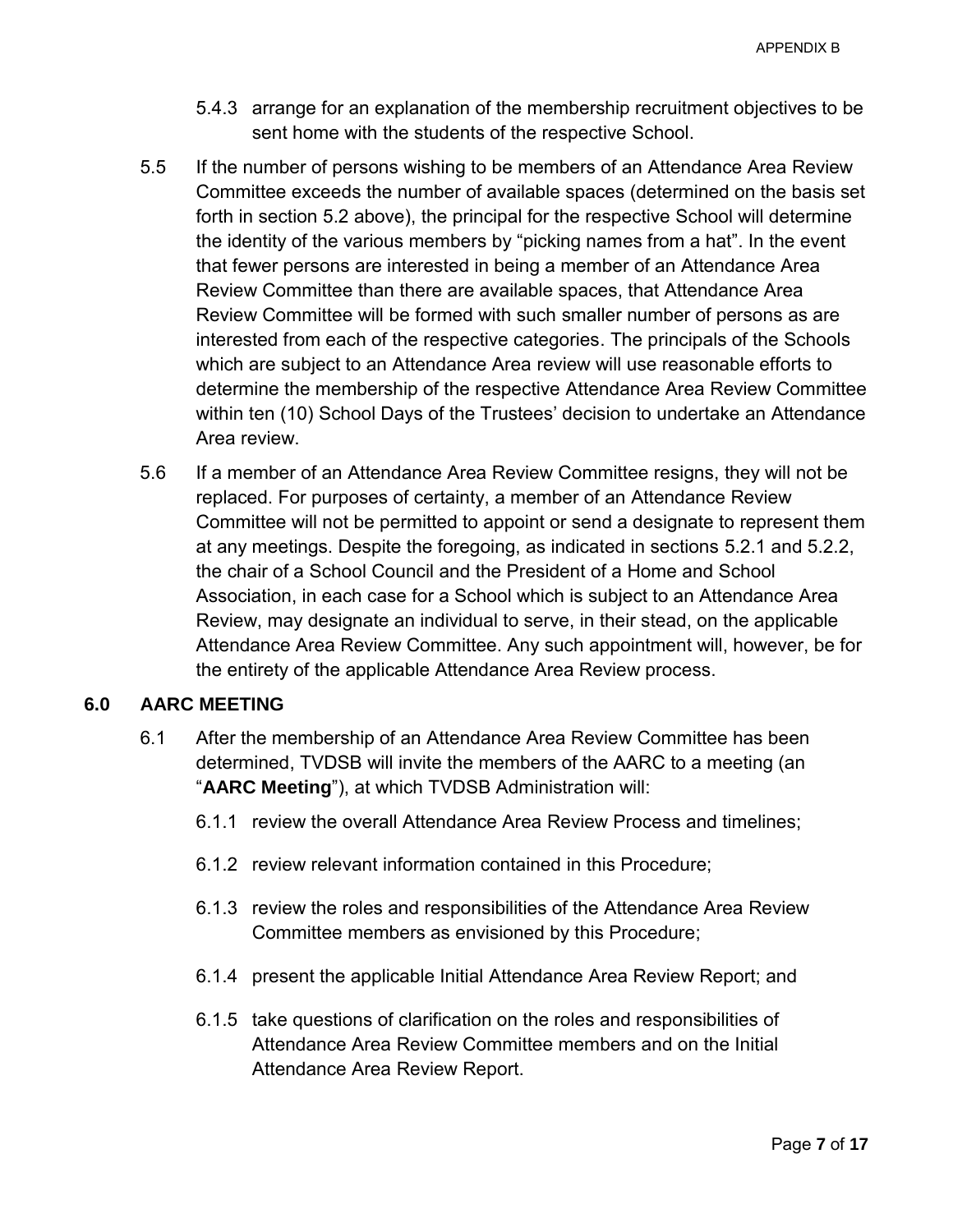- 6.2 An invitation to the respective AARC Meeting will be sent to the respective Attendance Area Review Committee members via e-mail and notice of the AARC Meeting will be posted on TVDSB's website, at least ten (10) Business Days prior to the date scheduled for the AARC Meeting. AARC Meetings will be open to the public.
- 6.3 The AARC Meeting will be chaired by a member of TVDSB Senior Administration (or such other person as TVDSB's Director of Education may designate). The AARC Meeting will occur on a Monday, Tuesday, Wednesday or Thursday (which is a School Day), between the hours of 5:00 p.m. and 10:00 p.m. (local time). AARC Meetings will be subject to the protocols set out in Schedule B attached.

# <span id="page-7-0"></span>**7.0 SCHOOL-LEVEL MEETINGS**

- 7.1 Following an AARC Meeting, the AARC members representing a particular School ("**School AARC Subcommittee**") will hold meetings ("**School-Level Meetings**") with the School Community for the School those AARC members represent. The purpose of School-Level Meetings is to: provide the AARC School Subcommittees with an opportunity to share and explain to their respective School Community the information received by the AARC members at the respective AARC Meeting; and, obtain input from their respective School Community. Each School AARC Subcommittee is required to hold at least one (1) School-Level Meeting. Each School AARC Subcommittee will otherwise determine the number of School-Level Meetings they wish to hold. School-Level Meetings will be held at the respective School (or, in the event there is insufficient space, at such other TVDSB facility as the principal of the respective School may determine).
- 7.2 The principal of the respective School (or such other person(s) as TVDSB's Director of Education may designate), will support the School AARC Subcommittee for that School by:
	- 7.2.1 posting notice of all School-Level Meetings on that School's website, at least five (5) Business Days prior to the date scheduled for the respective School-Level Meeting;
	- 7.2.2 arranging for the availability of administrative support for purposes of notetaking for the School-Level Meetings;
	- 7.2.3 posting the agenda for each School-Level Meeting on the website for the respective School and arranging for a copy of the respective agenda to be sent home with students of the respective School, in both cases at least two (2) Business Days prior to the date scheduled for the respective School-Level Meeting;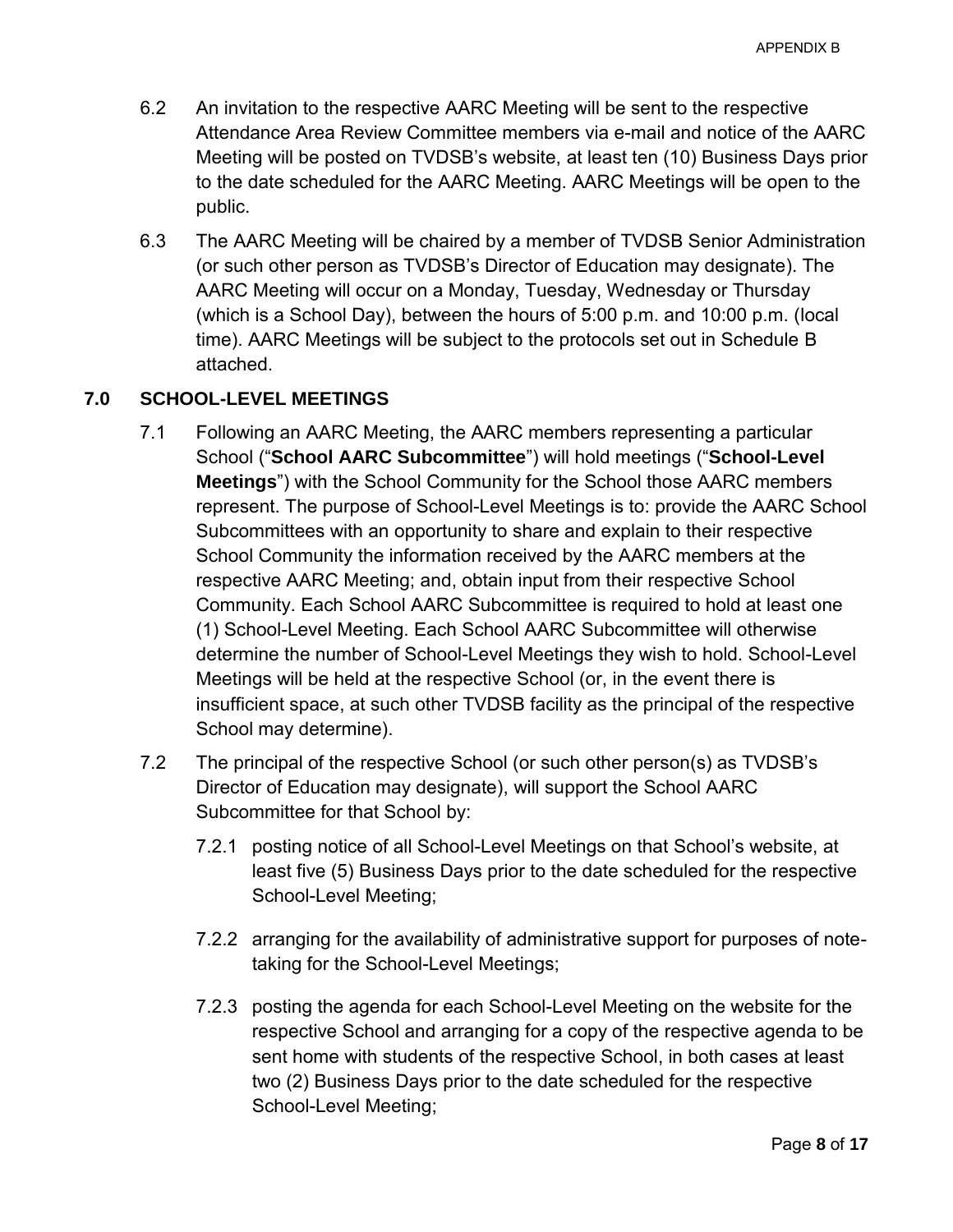- 7.2.4 arranging for space to be available for the School-Level Meetings; and
- 7.2.5 acting as a resource to the chair of the respective School AARC Subcommittee.
- 7.3 School-Level Meetings will be chaired by such member of the respective School AARC Subcommittee as is determined by a majority of the School AARC Subcommittee members prior to those meetings. School-Level Meetings will occur on a Monday, Tuesday, Wednesday or Thursday (which is a School Day), between the hours of 5:00 p.m. and 10:00 p.m. (local time). School-Level Meetings will be subject to the protocols set out in Schedule C attached.
- 7.4 The agenda for a first School-Level Meeting will typically involve:
	- 7.4.1 calling the meeting to order and making introductions;
	- 7.4.2 a member of the respective School AARC Subcommittee providing an explanation of the information received by the AARC at the AARC Meeting, including, the applicable Initial Attendance Area Review Report;
	- 7.4.3 a question and answer period during which attendees will be entitled to ask members of the School AARC Subcommittee questions regarding the information made available to the AARC at the AARC Meeting;
	- 7.4.4 a period devoted to obtaining feedback from the School Community on the Initial Attendance Area Review Report;
	- 7.4.5 a determination of what, if any, additional information the School AARC Subcommittee may require from TVDSB Senior Administration regarding the Initial Attendance Area Review Report;
	- 7.4.6 a discussion of the need for and timing of future School-Level Meetings for purposes of further discussion; and
	- 7.4.7 adjournment.
- 7.5 School-Level Meetings held after a first School-Level Meeting, if any, would involve further discussions regarding the applicable Initial Attendance Area Review Report, with a view to enabling the School AARC Subcommittee to understand the views of the School Community on the Initial Attendance Area Review Report; and
- 7.6 To the extent that the majority of School AARC Subcommittee members decide they require additional information from TVDSB on anything contained in an Initial Attendance Area Review Report, they may request same via e-mail addressed to planning@tvdsb.on.ca. TVDSB will use reasonable efforts to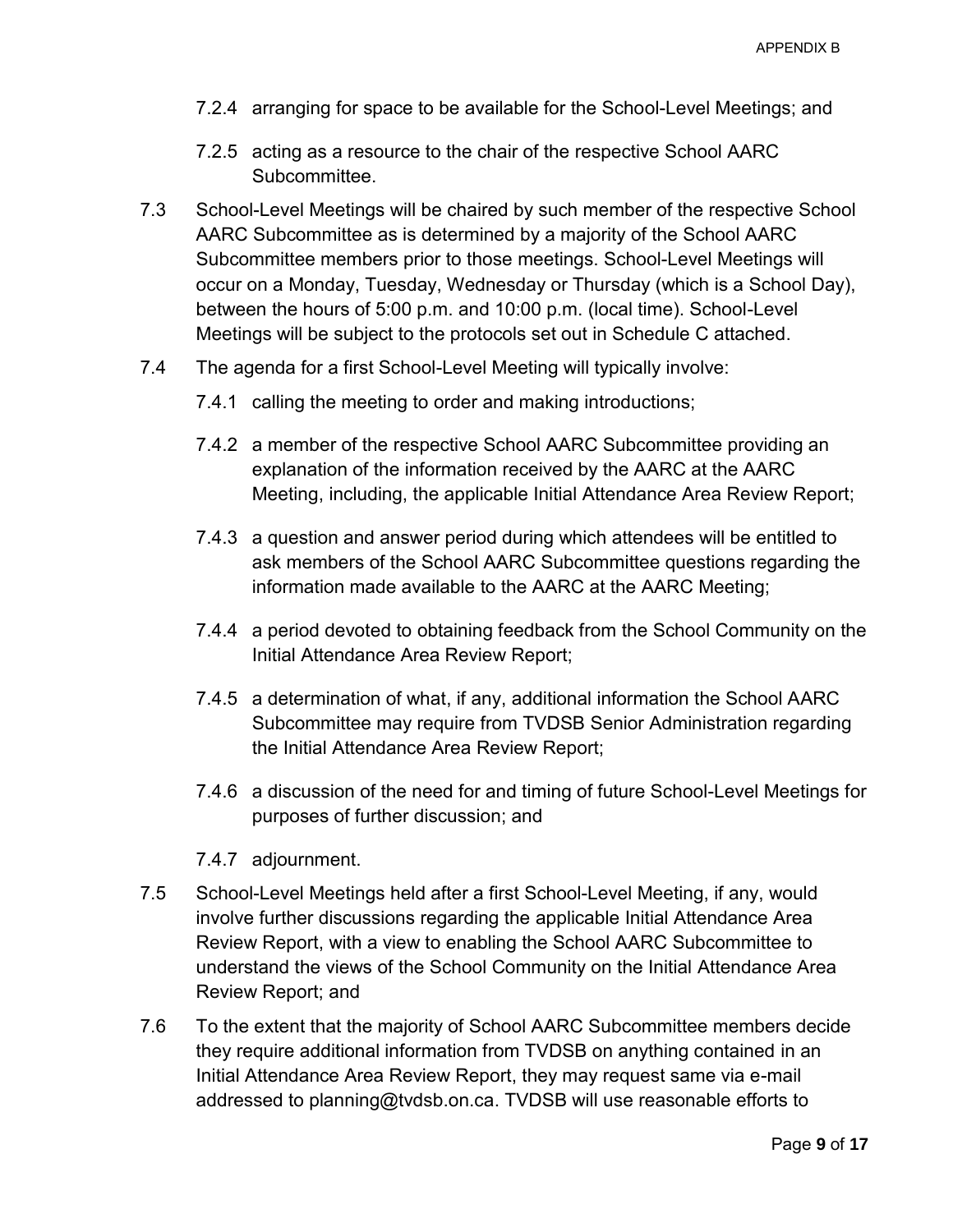provide such information, so long as it is pertinent to the matter and is readily available to TVDSB, on an internal basis, without undue demands on TVDSB's resources. Such additional information will be provided, via e-mail, to all members of the respective AARC. All requests for additional information must be received within thirty-five (35) Business Days of the AARC Meeting.

- 7.7 The purpose of holding the School-Level Meetings and the production of the reports of the respective School AARC Subcommittees (as contemplated in section [8.0](#page-9-1) below), in the manner contemplated by this Procedure, is to allow each School Community involved in an Attendance Area review to have an opportunity for input on the respective Initial Attendance Area Review Report.
- 7.8 School-Level Meetings must be completed within forty-five (45) Business Days of the respective AARC Meeting.
- 7.9 School AARC Subcommittees shall assist TVDSB Administration by requesting any required additional information as soon as possible after the respective scheduled School-Level Meetings.

# <span id="page-9-1"></span>**8.0 REPORTS OF SCHOOL AARC SUBCOMMITTEE**

8.1 One of the primary responsibilities of each School AARC Subcommittee is to prepare a written report on the School Community input received at their respective School-Level Meetings. Such written report is to be completed and submitted via e-mail addressed to planning@tvdsb.on.ca within fifty-five (55) Business Days of the AARC Meeting. An AARC School Subcommittee need not reach consensus as to the content of their written report and, if necessary, each member can prepare their own section to form part of such written report. In the event a School AARC Subcommittee elects not to submit a written report, the respective Attendance Area Review Process will proceed without such report.

### <span id="page-9-0"></span>**9.0 COMPLETING THE ATTENDANCE AREA REVIEW**

- 9.1 Final Attendance Area Review Reports
	- 9.1.1 Within ninety (90) Business Days after an AARC Meeting, TVDSB Administration will prepare, for presentation to the Trustees, a final report (a "**Final Attendance Area Review Report**"), which will: contain such amendments, if any, to the respective Initial Attendance Area Review Report as TVDSB Administration may, in their discretion, determine are justified based on the input received from the respective School AARC Subcommittees; and, copies of all of the written reports received from the respective School AARC Committees. The Final Attendance Area Review Report will be: sent, via e-mail, to all members of the respective AARC; and, posted on TVDSB's website.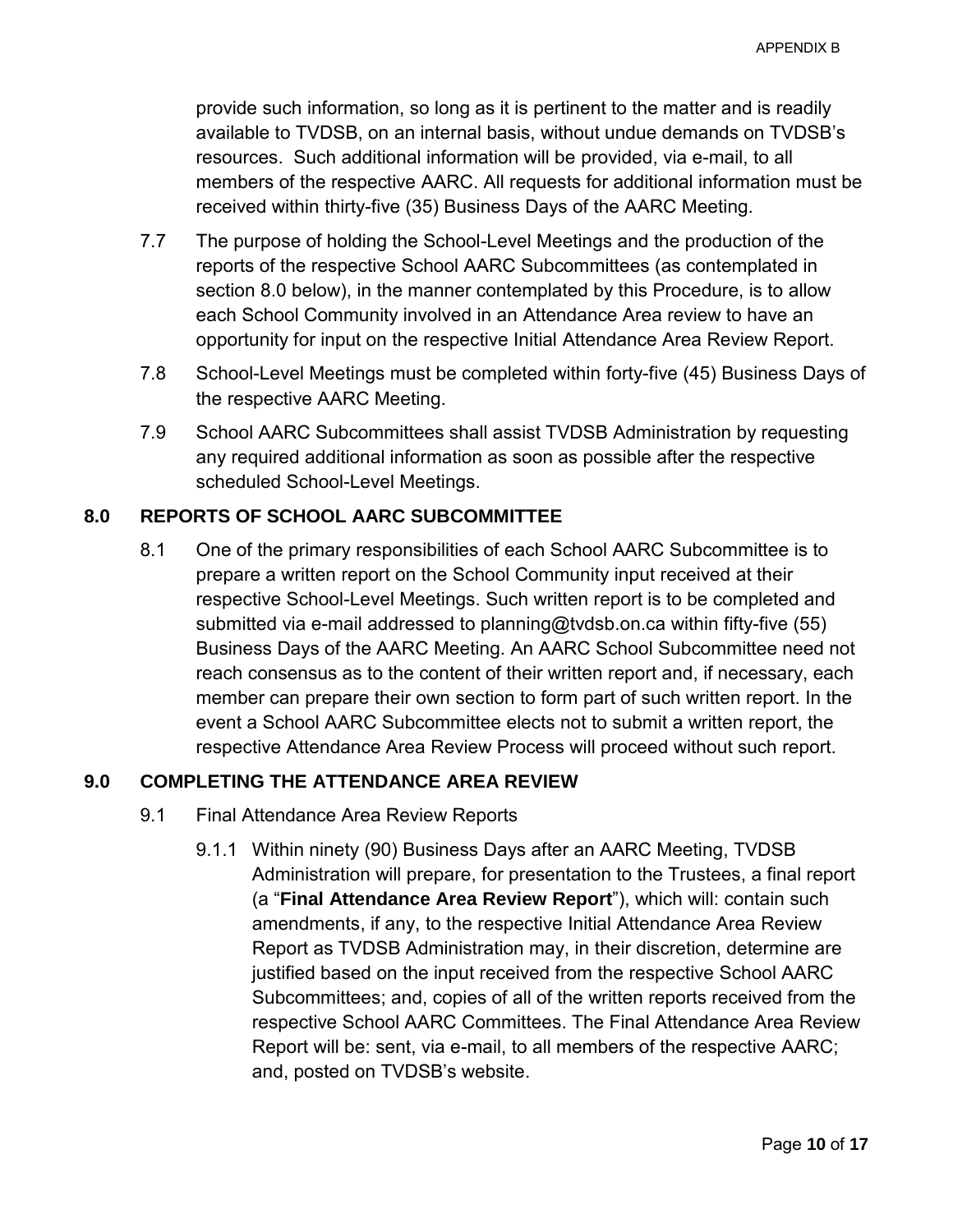- 9.1.2 The dates scheduled for the respective Public Delegation Meeting and the meeting at which the Trustees are anticipated to make a decision on the Final Attendance Area Review Report will be included in the Final Attendance Area Review Report. The Final Attendance Area Review Report will:
	- (a) advise parties wishing to make presentations to the Trustees at the applicable Public Delegation Meeting, that such parties are required to submit a presenter package in the manner described in section 2 of Schedule D attached;
	- (b) include, as a schedule, the written reports submitted by the applicable School AARC Subcommittees; and
	- (c) include TVDSB Senior Administration's final recommendations on the respective Attendance Areas, together with a proposed timeline for implementation.
- 9.2 Final Report Presentation Meeting
	- 9.2.1 After an AARC Meeting (and prior to the respective Public Delegation Meeting), TVDSB Administration will present the respective Final Attendance Area Review Report to the Trustees. Such presentation will be an agenda item at a meeting of the Trustees (and for purposes of this Procedure any such meeting will be referred to as a "**Final Report Presentation Meeting**").
	- 9.2.2 Trustees may ask TVDSB Senior Administration questions of clarification regarding a Final Attendance Area Review Report presented at a Final Report Presentation Meeting; however, there will be no debate with respect to, or vote on the respective Final Attendance Area Review Report at that time. The final decision of the Trustees on the recommendations in the Final Attendance Area Review Report will be made at a later meeting of the Trustees (see section [9.4](#page-11-0) below).
- <span id="page-10-0"></span>9.3 Public Delegation Meeting
	- 9.3.1 Not less than ten (10) Business Days after the applicable Final Attendance Area Review Report has been sent via e-mail to the members of the respective AARC and posted on TVDSB's website, there will be an opportunity for members of the public to provide feedback to the Trustees on the Final Attendance Area Review Report, on the basis described in Schedule D attached. The meeting of the Trustees at which such opportunity to provide feedback is to occur is referred to as the "**Public Delegation Meeting**" in this Procedure.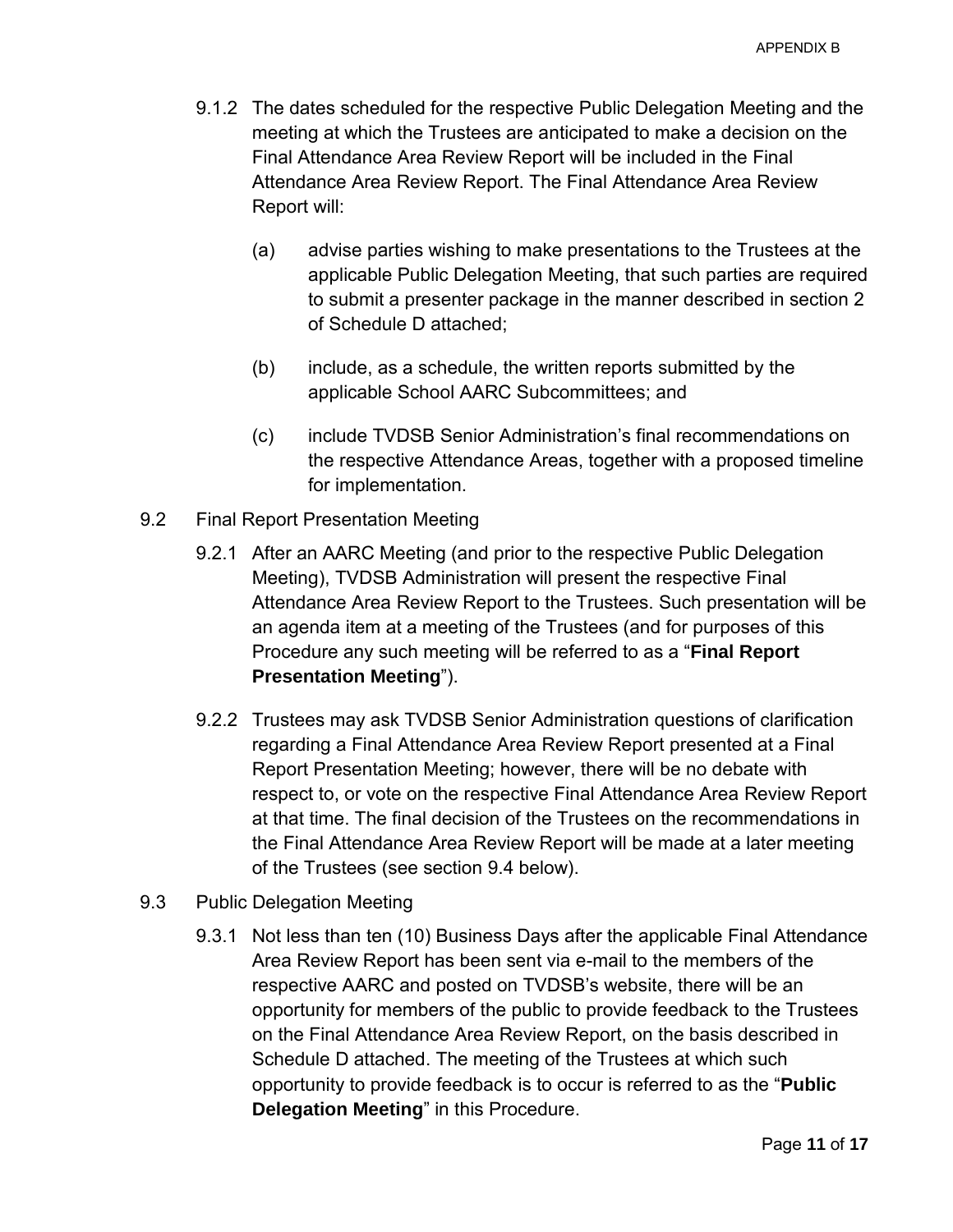- 9.3.2 Notice of a Public Delegation Meeting will be included in the respective Final Attendance Area Review Report and posted on TVDSB's website, at least ten (10) Business Days prior to the date scheduled for the respective Public Delegation Meeting.
- 9.3.3 Public Delegation Meetings will be subject to the rules and protocols set forth in Schedule D attached.
- <span id="page-11-0"></span>9.4 Trustees' Decision
	- 9.4.1 At a meeting of the Trustees following the applicable Public Delegation Meeting, the Trustees will reach a decision on the Final Attendance Area Review Report.
	- 9.4.2 The Trustees have the authority to: approve the recommendation(s) contained in the Final Attendance Area Review Report; modify and approve one (1) or more of the recommendation(s) contained in the Final Attendance Area Review Report; defer making a decision; or, approve a different outcome or approach than that recommended.
	- 9.4.3 The Trustees will endeavor, so long as circumstances permit, not to make their final decision regarding an Attendance Area review during TVDSB's summer holiday period (typically from July 1 to the day after Labour Day). In no circumstances will the Trustees make a final decision regarding an Attendance Area review between September 1, and October 31, in a year in which a regular election under the *Municipal Elections Act* (Ontario) is to occur.
- 9.5 General Matters
	- 9.5.1 If TVDSB amends any Attendance Area(s) in the circumstances described in section [3.1](#page-3-1) above or pursuant to the Attendance Area Review Process outlined in this Procedure, TVDSB will have the authority to allow any student enrolled in a School at the time of the proposed amendment to an Attendance Area comes into effect to continue to attend such School, for so long as that student continues to reside at the address they did at the time of the amendment and until that student graduates from that School or otherwise ceases attending that School for their own reasons. In the event such an allowance is made, the provision of student transportation to any student(s) who are the subject of such an allowance, if applicable, will be determined by the Trustees at the time they make a decision on the applicable Attendance Area Report.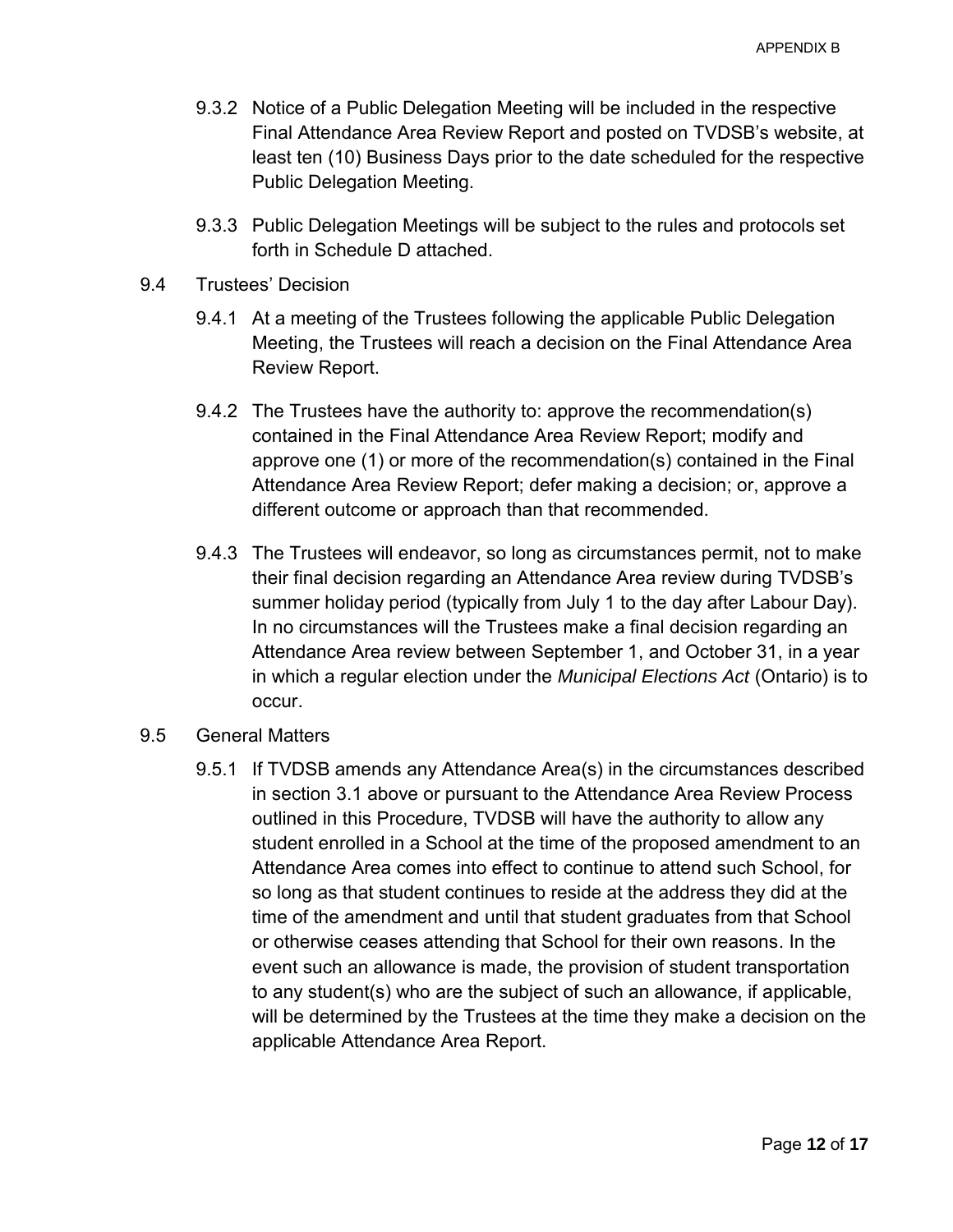#### **10.0 IMPLEMENTATION**

- 10.1 In the event that the Trustees approve amendments to the Attendance Areas for one (1) or more Schools, TVDSB will communicate the following information to the students and the parents/guardians of the students enrolled at the affected Schools:
	- 10.1.1 timelines for implementation of the proposed amendments to the subject Attendance Areas, together with particulars on the amendments in question;
	- 10.1.2 availability of School programs at the Schools in question and for which Attendance Areas have been adjusted; and
	- 10.1.3 related transportation information.
- 10.2 TVDSB may also enlist parents/guardians from the affected Schools by establishing transition working groups to provide feedback, if applicable, on:
	- 10.2.1 orientation events for students and staff;
	- 10.2.2 the distribution of memorabilia and school equipment;
	- 10.2.3 school spirit matters; and
	- 10.2.4 School Council assets.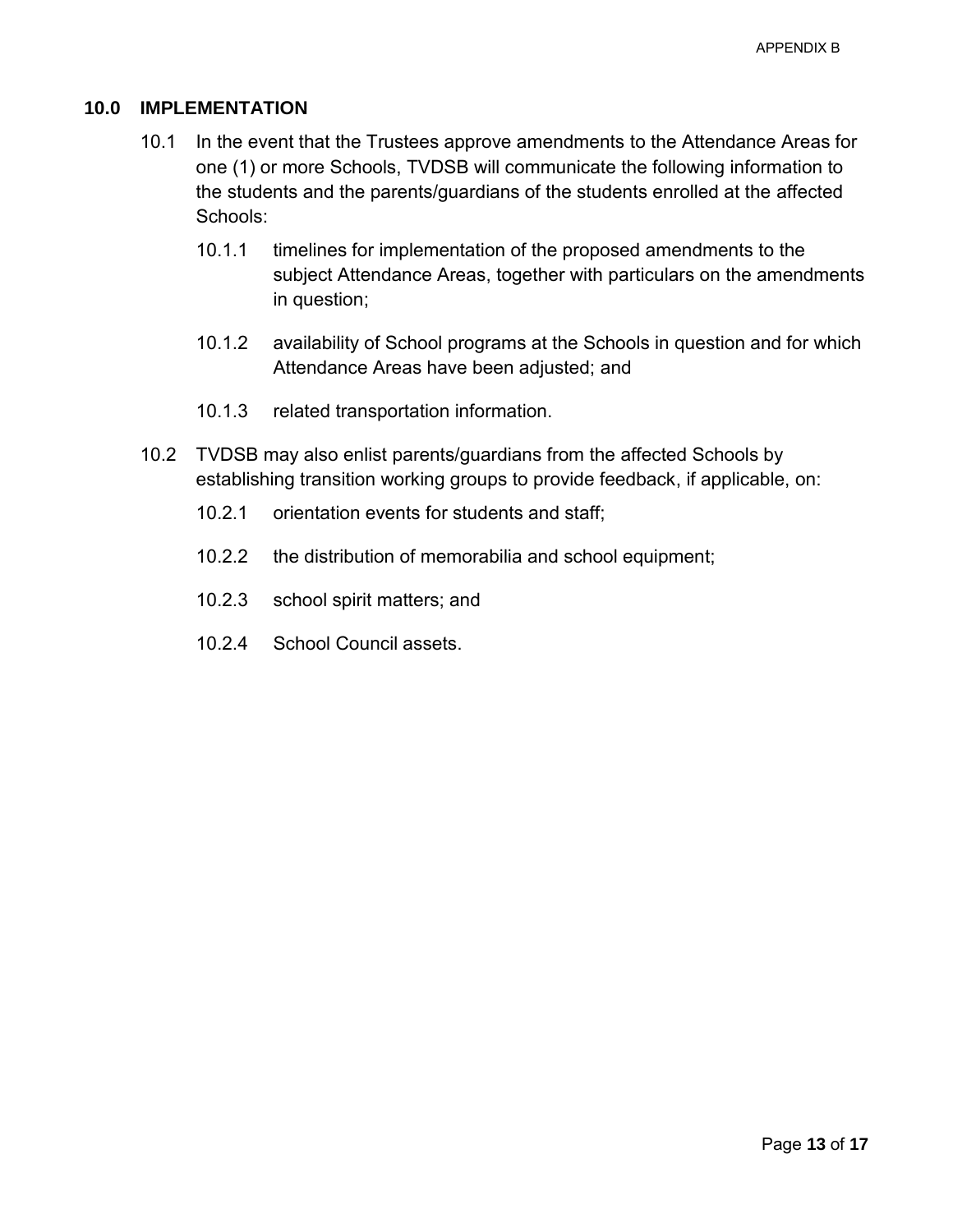### **SCHEDULE A ATTENDANCE AREA REVIEW PROCESS**



NOTES:

- 1. Capitalized terms used in this Schedule A have the respective meaning given in the body of the Procedure.
- 2. Section number references in this Schedule A are to the respective sections of the Procedure.
- 3. This Schedule A is intended to provide a general overview of the sequencing of the Attendance Area Review Process and is subject to the Procedure.
- TIMELINES FOR ATTENDANCE AREA REVIEW PROCESS:
- 1. Reasonable efforts to determine the membership of the Attendance Area Review Committee within ten (10) Business Days of the Trustees' decision to undertake an Attendance Area review.
- 2. School-Level Meetings to be completed within forty-five (45) Business Days of the AARC Meeting.
- 3. Requests made by School AARC Subcommittees under section 7.6 of the Procedure must be received within thirty-five (35) Business Days of the AARC Meeting.
- 4. School AARC Subcommittees are to submit their reports on School Community input to [planning@TVDSB.on.ca](mailto:planning@TVDSB.on.ca) within fifty-five (55) Business Days of the AARC Meeting.
- 5. Within ninety (90) School Days after the AARC Meeting, TVDSB Administration to prepare a Final Attendance Area Review Report.
- 6. There must be at least ten (10) School Days between: the time a Final Attendance Area Review Report has been sent via e-mail to the members of the respective AARC and posted on TVDSB's website; and, the date of the applicable Public Delegation Meeting.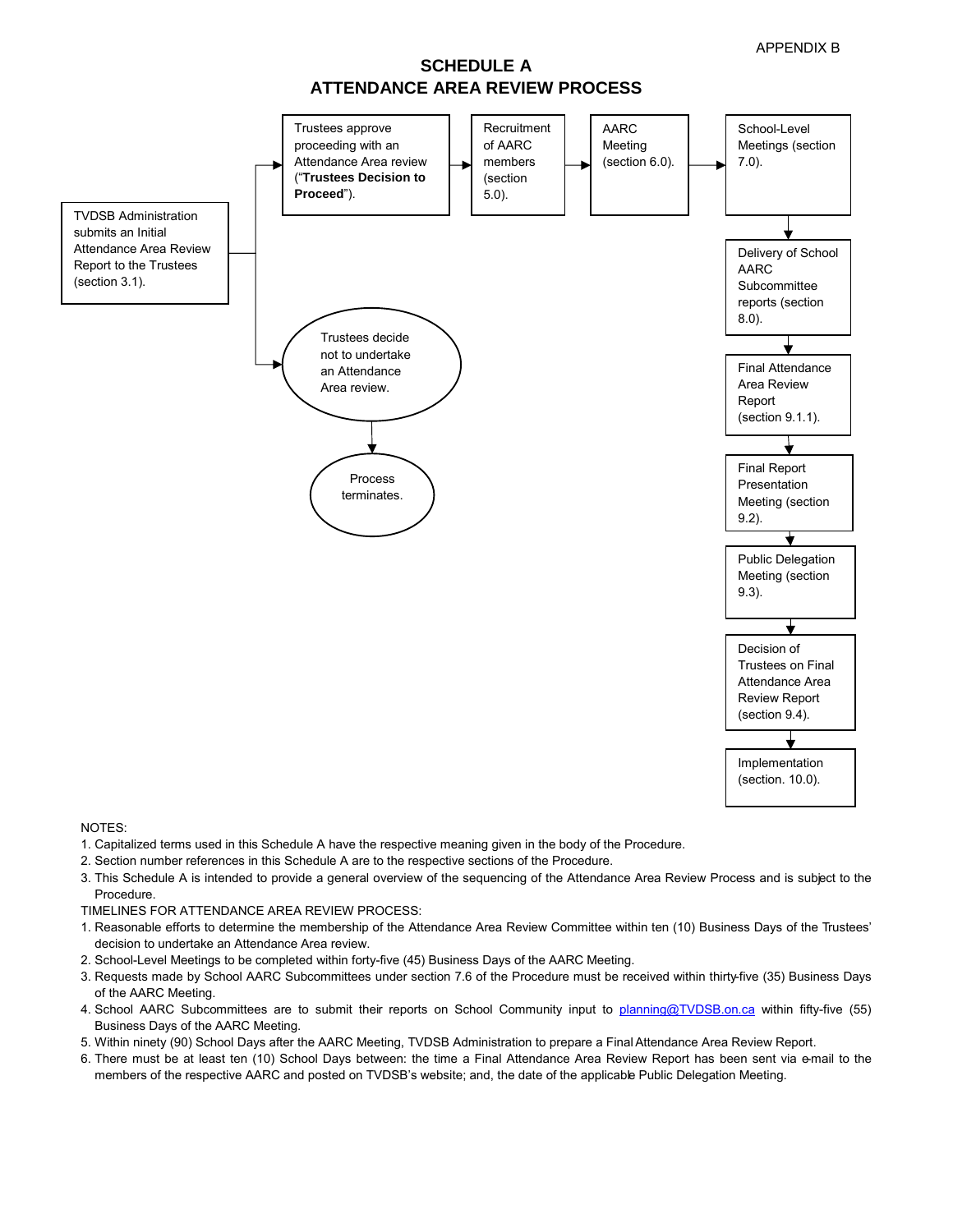### **SCHEDULE B AARC MEETING PROTOCOLS**

The following will apply to AARC Meetings contemplated in the Procedure to which this Schedule is attached:

- 1. The chair of the meeting (in this Schedule B, the "**Chair**"), will ensure that all presentations, questions and answers are directed through the Chair and that personal remarks and discourteous language are not permitted. The Chair may refuse to permit questions from any person who is or has been discourteous or disrespectful. Clarity and brevity are encouraged. The Chair may limit or exclude questions that fall outside the purposes of the meeting, are repetitive, irrelevant or immaterial.
- 2. Only members of the Attendance Area Review Committee may ask questions of clarification regarding the information presented by TVDSB, following the conclusion of TVDSB's presentation. The Chair will determine the order of questions.
- 3. A person wising to make remarks or ask questions should raise their hand and wait to be recognized by the Chair.
- 4. The Chair may, in the Chair's discretion, establish time limits or limit the number of questions to be asked by any person.
- 5. The Chair, in deciding a point of order or practice will, before declaring a decision, give reason for such decision. Any ruling of the Chair will be final.
- 6. Any person present at the meeting who does not adhere to the meeting protocols, disregards a decision of the Chair, or makes any disorderly noise or disturbance, may be ordered by the Chair to leave the meeting room for the remainder of the meeting. In the case of a refusal to do so, the Chair may order the removal of that person.
- 7. Media and the public may attend the meeting and sit in the public area. No media interviews or reporting will be allowed in the meeting room while the meeting is taking place. All members of the media are allowed to tape or video record meetings. Recordings should be done in a manner that does not interfere with the meeting. The Chair may make a determination that a recording is being done in an intrusive manner taking into consideration, but not limited to, brightness of lights, distance from the deliberations, size of the equipment and the general layout and functioning of the meeting room. If the Chair makes a determination that any recording is intrusive, the Chair may request an accommodation to avoid the interference with the meeting and if not complied with may request the individual to leave the meeting room.
- 8. All members of the media and any other person wishing to record the meeting, or any part of it, must advise the Chair or the secretary of the meeting of such individual's presence and intention to record the meeting, or any part of it, prior to the commencement of the meeting. In such circumstances, the Chair will advise that the meeting is being recorded.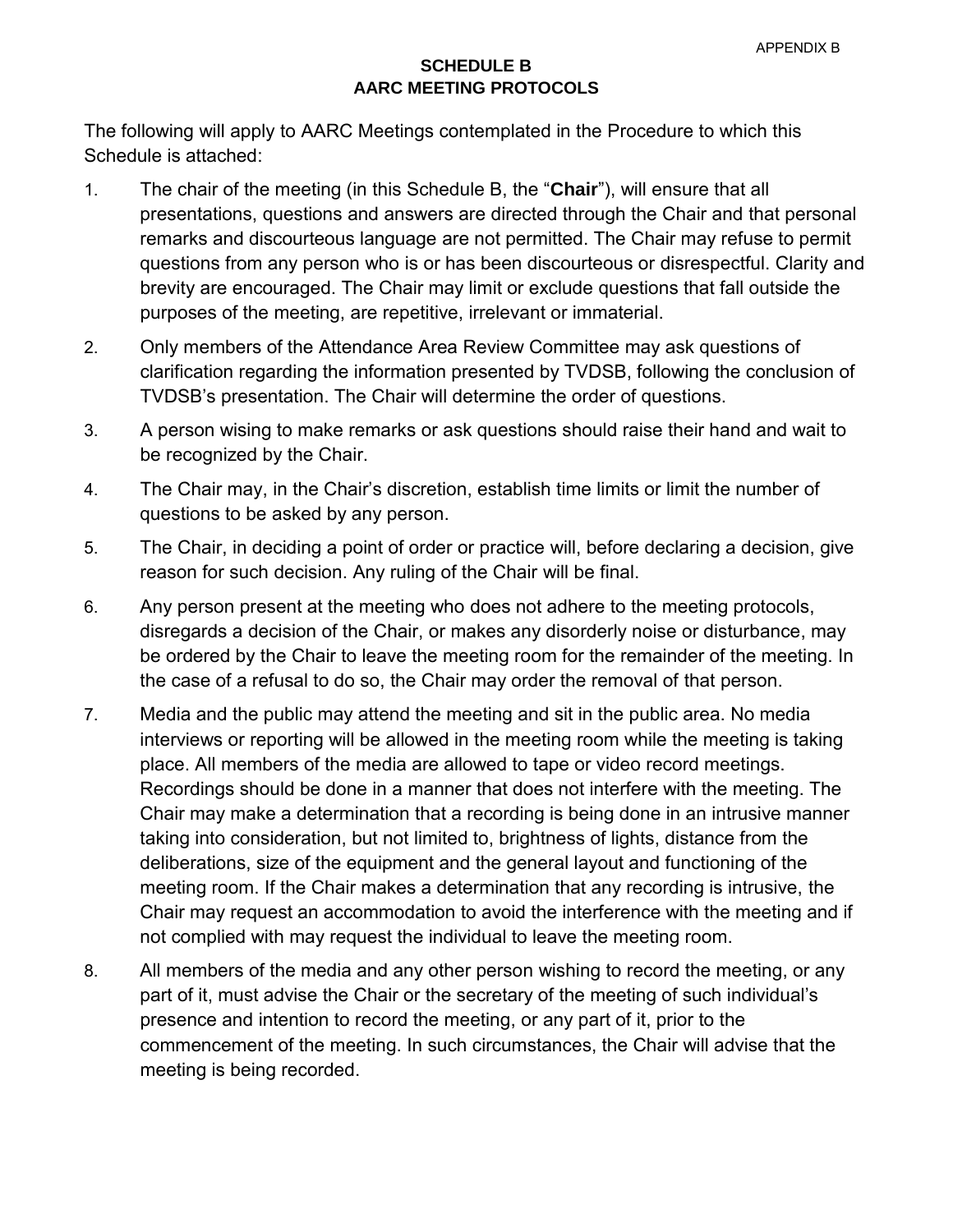#### **SCHEDULE C SCHOOL-LEVEL MEETING PROTOCOLS**

The following will apply to the School-Level Meetings contemplated in the Procedure to which this Schedule is attached:

- 1. The chair of the meeting (in this Schedule C, the "**Chair**"), will ensure that presentations, remarks, questions and answers are directed through the Chair and that personal remarks and discourteous language are not permitted. The Chair may refuse to permit remarks or questions from any person who is or has been discourteous or disrespectful. Clarity and brevity are encouraged. The Chair may limit or exclude remarks or questions that fall outside the purposes of the meeting, are repetitive, irrelevant or immaterial.
- 2. Members of the School Community or public wishing to make remarks or ask questions, should raise their hand and wait to be recognized by the Chair.
- 3. The Chair may, in the Chair's discretion, establish time limits or limit the number of remarks or questions by any person.
- 4. The Chair, in deciding a point of order or practice will, before declaring a decision, give reason for such decision. Any ruling of the Chair will be final.
- 5. Any person present at the meeting who does not adhere to the meeting protocols, disregards a decision of the Chair, or makes any disorderly noise or disturbance, may be ordered by the Chair to leave the meeting room for the remainder of the meeting. In the case of a refusal to do so, the Chair may order the removal of that person.
- 6. Media and the public may attend the meeting and sit in the public area. No media interviews or reporting will be allowed in the meeting room while the meeting is taking place. All members of the media and public are allowed to tape or video record meetings. Recordings should be done in a manner that does not interfere with the meeting. The Chair may make a determination that a recording is being done in an intrusive manner taking into consideration, but not limited to, brightness of lights, distance from the deliberations, size of the equipment and the general layout and functioning of the meeting room. If the Chair makes a determination that any recording is intrusive, the Chair may request an accommodation to avoid the interference with the meeting and if not complied with may request the individual to leave the meeting room.
- 7. All members of the media and any other person wishing to record the meeting, or any part of it, must advise the Chair or the secretary of the meeting of such individual's presence and intention to record the meeting, or any part of it, prior to the commencement of the meeting. In such circumstances, the Chair will advise that the meeting is being recorded.